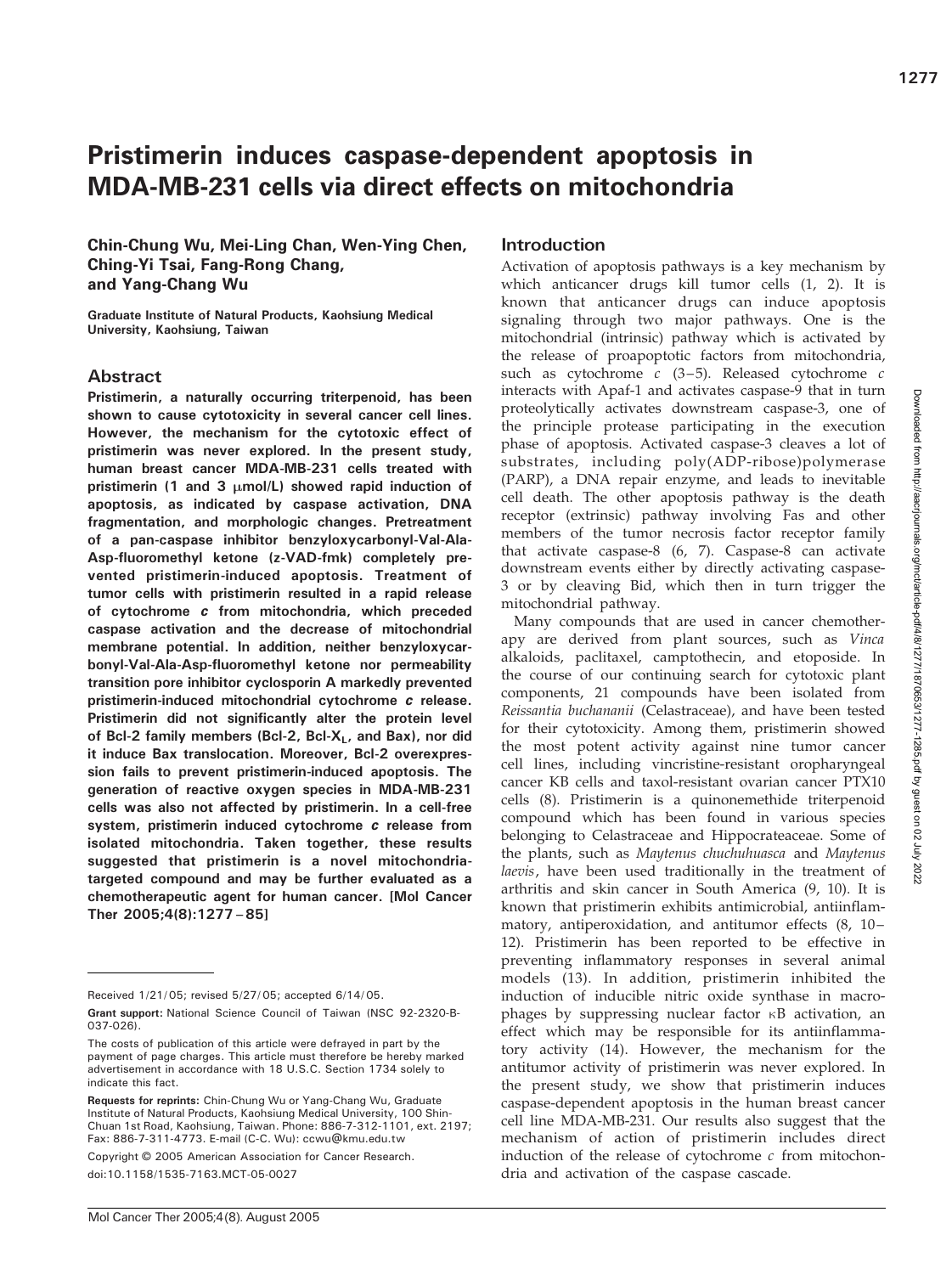# Materials and Methods

## **Materials**

RPMI 1640, fetal bovine serum, and streptomycin/ penicillin G were obtained from Life Technologies (Gaithersburg, MD). 3-(4,5-Dimethyl-thiazol-2-yl)-2,5-diphenyl tetrazolium bromide, propidium iodide, Hoechst 33342, cyclosporin A, and N-acetylcysteine were obtained from Sigma Chemical Co. (St. Louis, MO). Benzyloxycarbonyl-Val-Ala-Asp-fluoromethyl ketone (z-VAD-fmk) was from Calbiochem (San Diego, CA). 2',7'-Dichlorodihydrofluorescein diacetate and rhodamine 123 were obtained from Molecular Probes (Eugene, OR). Anti-caspase-3 monoclonal antibody (mAb), anti-PARP mAb, anti-cytochrome c mAb, anti-Bcl-2 mAb, anti-Bcl- $X_L$  mAb, and anti-Bax mAb were purchased from Santa Cruz Biotechnology, Inc., (Santa Cruz, CA). All other chemicals were obtained from Sigma Chemical.

Pristimerin (Fig. 1A) was isolated from R. buchananii as described previously (8). The DMSO stock solution was kept at  $-20^{\circ}$ C and freshly diluted to the desired concentration with cultured medium immediately before use (the final concentration of DMSO in culture medium was 0.2%).

# Cell Culture

The human breast cancer cell lines (MCF-7 and MDA-MB-231), the human liver cancer cell lines (HepG2 and Hep3B), the human lung cancer cell line (A549), and the human mammary epithelial cell line (MCF-10A) were from American Type Culture Collection (Rockville, MD). All cell lines, except MCF-10A cells, were propagated in RPMI 1640 supplement with  $10\%$  (v/v) fetal bovine serum,  $100$  units/ mL penicillin, and 100  $\mu$ g/mL streptomycin at 37°C in a humidified atmosphere of  $5\%$  CO<sub>2</sub> and  $95\%$  air. MCF-10A cells were cultured in a 1:1 mixture of DMEM/Ham's F-12 medium containing 10  $\mu$ g/mL bovine insulin, 20 ng/mL epidermal growth factor, 100 ng/mL cholera enterotoxin,  $0.5 \,\mathrm{\upmu g/mL}$  hydrocortisone, and  $10\%$  fetal bovine serum.

In the Bcl-2 overexpression study, transient transfections were carried out using LipofectAMINE 2000 reagent (Life Technologies). MDA-MB-231 cells were cultured to 80% confluence in  $6 \times 35$  mm plates. Cells were transfected either with  $2 \mu g$  of pUSE-empty vector or same vector containing a cDNA encoding human Bcl-2 (generously provided by Professor C.M. Teng) with  $5 \mu L$  Lipofect-AMINE 2000 in serum-free Opti-MEM (Life Technologies) at  $37^{\circ}$ C for 4 hours. Then the cells were cultured in regular medium for 24 hours before appropriate treatment.

## Cell ViabilityAssay

The inhibitory effect of pristimerin on the cell viability was measured by the 3-(4,5-dimethyl-thiazol-2-yl)-2,5 diphenyl tetrazolium bromide colorimetric method. Cells were seeded at densities of 5,000 to 10,000 cells/well in 96-well tissue culture plates. On day 2, cells were treated with pristimerin for various time periods. After drug treatment, attached cells were incubated with 3-(4,5 dimethyl-thiazol-2-yl)-2,5-diphenyl tetrazolium bromide (0.5 mg/mL, 1 hour) and subsequently solubilized in DMSO. The absorbency at 550 nm was then measured using a microplate reader. The  $IC_{50}$  is the concentration of agent that reduced the cell viability by 50% under the experimental conditions.

# Detection of Apoptosis by Flow Cytometry

Apoptotic cells were detected by flow cytometry using propidium iodide staining. Briefly, after incubation with



Figure 1. A, the chemical structure of pristimerin. B, effect of pristimerin on the viability of various cancer cell lines. Cells were treated with pristimerin for 72 h and cell viability was determined by the 3- (4,5-dimethyl-thiazol-2-yl)-2,5 diphenyl tetrazolium bromide assay. The  $IC_{50}$  is the concentration of agent that reduced the cell numbers by 50% under the experimental conditions ( $n = 4$ ). C, concentrationand time-dependent inhibition of cell viability of MDA-MB-231 cells by pristimerin ( $n = 4$ ). **D**, effect of pristimerin on viability of MCF-10A cells and MDA-MB-231 cells. Results represent the means from two independent experiments.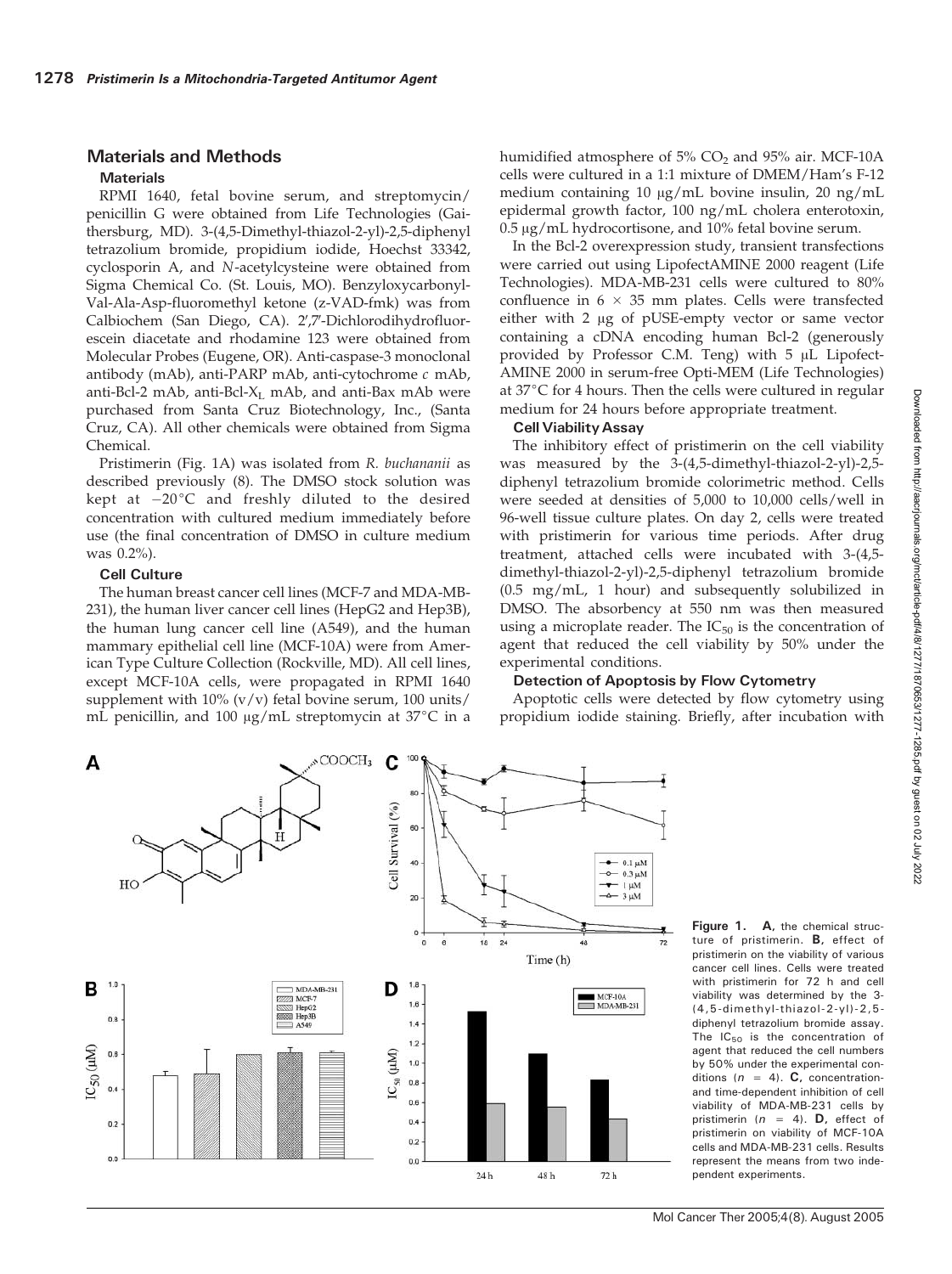pristimerin, floating cells in the spent medium and adherent cells were collected by combining the spent medium and trypsin-treated samples, and cells were harvested by centrifugation  $(3,000 \times g$  for 5 minutes), washed with PBS and fixed in ice-cold 75% ethanol at  $-20$ °C overnight. Cells were washed and resuspended in PBS containing  $25 \mu g/mL$  RNase and 0.5% Triton X-100. Samples were then incubated with 50  $\mu$ g/mL propidium iodide at  $37^{\circ}$ C for 30 minutes and analyzed in a flow cytometer (Beckman Coulter, Miami, FL).

# Nuclear Staining with Hoechst 33342

After treatment, cells were harvested and washed with ice-cold PBS, fixed in 4% paraformaldehyde at  $4^{\circ}C$  for 30 minutes. The cells were then incubated in nuclear fluorochrome Hoechst 33342 at a final concentration of  $5 \mu g/mL$  at room temperature for 30 minutes. Nuclear morphology was then examined with a Zeiss fluorescent microscope.

# Western Blot Assay

Cells were lysed with lysis buffer containing 150 mmol/ L NaCl, 1% Triton X-100, 5 mmol/L EDTA, 5,000 units/ mL aprotinin, 20 µg/mL leupeptin, 1 mmol/L phenylmethylsulfonyl fluoride, 2 mmol/L sodium orthovanadate, 50 mmol/L NaF, 5% glycerol, 10 mmol/L Tris-HCl (pH 7.4), and 2% SDS. Protein concentrations were determined using a protein assay kit (Bio-Rad, Richmond, CA). Equal amounts of protein were separated by SDS-PAGE (7.5% for PARP, 12% for caspase-3, and Bcl-2 family proteins,  $15\%$  for cytochrome *c*), and electroblotted onto nitrocellulose membrane, which was then blocked with 5% nonfat milk in 0.1% Tween 20-PBS overnight at 4°C. The membrane was immunoblotted with primary antibodies against caspase-3, PARP, Bcl- $X_L$ , Bcl-2, Bax, and cytochrome c. After washing with Tween 20-PBS, the membrane was incubated with horseradish peroxidaseconjugated secondary antibodies for 1 hour. After washing with Tween 20-PBS, protein bands on the membrane were visualized by an enhanced chemiluminescence Western blotting detection system (Western Lightning, Perkin-Elmer, Norwalk, CT).

# Translocation of Bax to Mitochondria

Cells treated with pristimerin were harvested, resuspended in buffer A [250 mmol/L sucrose, 20 mmol/L HEPES-KOH, 10 mmol/L KCl, 1.5 mmol/L Na-EGTA, 1.5 mmol/L Na-EDTA, 1 mmol/L MgCl<sub>2</sub>, 1 mmol/L DTT, and cocktail of protease inhibitors (pH 7.4)], and incubated on ice for 30 minutes. After the cells were disrupted by 50 strokes with a glass Dounce homogenizer/B-type pestle, homogenates were centrifuged at 800  $\times$  g for 10 minutes at 4°C. Supernatants were further centrifuged at 15,000  $\times$  g for 30 minutes at  $4^{\circ}C$ , and the subsequent supernatants were stored as cytosolic fractions at  $-20^{\circ}$ C. The pellet was washed once with buffer A and finally lysed with buffer B [50 mmol/L HEPES, 1% Nonidet P-40, 10% glycerol, 1 mmol/L EDTA, 2 mmol/L DTT, cocktail of protease inhibitors (pH 7.4)]. The lysates were then centrifuged at 15,000  $\times$  g for 30 minutes at 4°C, and the supernatants were stored as mitochondrial fractions at  $-20^{\circ}$ C. The protein concentrations of cytosolic or mitochondrial fractions were determined using a protein assay kit (Bio-Rad). Aliquot of cytosolic or mitochondrial fractions were used for Western blot assay of Bax.

# Cytochrome c Release from Mitochondria in Drug-Treated Cells or from Isolated Mitochondria

After treatment of pristimerin for indicated periods, MDA-MB-231 cells were harvested, resuspended in buffer A and disrupted with a glass Dounce homogenizer/B-type pestle. The resultant homogenate was centrifuged at 15,000  $\times g$  for 30 minutes at 4°C, and the subsequent supernatants were used for Western blot assay of cytochrome c. For detection of cytochrome  $c$  release from isolated mitochondria, cell homogenates obtained from untreated MDA-MB-231 cells were centrifuged at 800  $\times$  g for 10 minutes at 4 °C. Supernatants were further centrifuged at 15,000  $\times$  g for 15 minutes at  $4^{\circ}$ C. The resultant mitochondrial pellet was washed once with buffer A and finally resuspended in assay buffer [250 mmol/L sucrose, 2 mmol/L  $KH_2PO_4$ , 5 mmol/L sodium succinate, 2 mmol/L EGTA, 10 mmol/L HEPES-KOH (pH 7.5)]. The suspension of isolated mitochondria was incubated with pristimerin at  $37^{\circ}$ C for various periods and then centrifuged at  $15,000 \times g$  for 15 minutes at 4°C. The cytochrome  $c$  content of the supernatant was measured by Western blot assay.

Measurement of Mitochondrial Membrane Potential Changes of mitochondrial membrane potential  $(\Delta \Psi_{\rm m})$ were monitored by determination of the rhodamine 123 fluorescence. Rhodamine 123 is a cationic lipophilic fluorochrome whose distribution to the mitochondria matrix correlates with the  $\Delta \Psi_{\text{m}}$  (15). After treatment, cells were loaded with 10  $\mu$ mol/L rhodamine 123 and incubated at  $37^{\circ}$ C for 30 minutes in the dark. Cells were then harvested, washed, and resuspended in PBS and analyzed immediately using flow cytometry with the excitation and emission wavelengths of 488 and 525 nm, respectively.

# Measurement of Generation of Reactive Oxygen Species

Intracellular reactive oxygen species (ROS) accumulation was monitored using 2',7'-dichlorodihydrofluorescein diacetate, which is converted to highly fluorescent dichlorofluorescein in the presence of intracellular ROS (16). At the end of the treatments, cells were loaded with  $20 \mu m o l/L$ 2',7'-dichlorodihydrofluorescein diacetate and incubated at  $37^{\circ}$ C for 30 minutes in the dark. Cells were then harvested, washed and resuspended in PBS and analyzed immediately using flow cytometry with the excitation and emission wavelengths of 490 and 530 nm, respectively.

# **Results**

# Effects of Pristimerin on the Viability of Various Tumor Cell Lines

As shown in Fig. 1B, pristimerin inhibited the cell viability of A549, MCF-7, MDA-MB-231, HepG2, and Hep3B cells, with  $IC_{50}$  values ranging from 0.42 to 0.61 µmol/L after a 72-hour treatment. These results are consistent with those of the previous study in which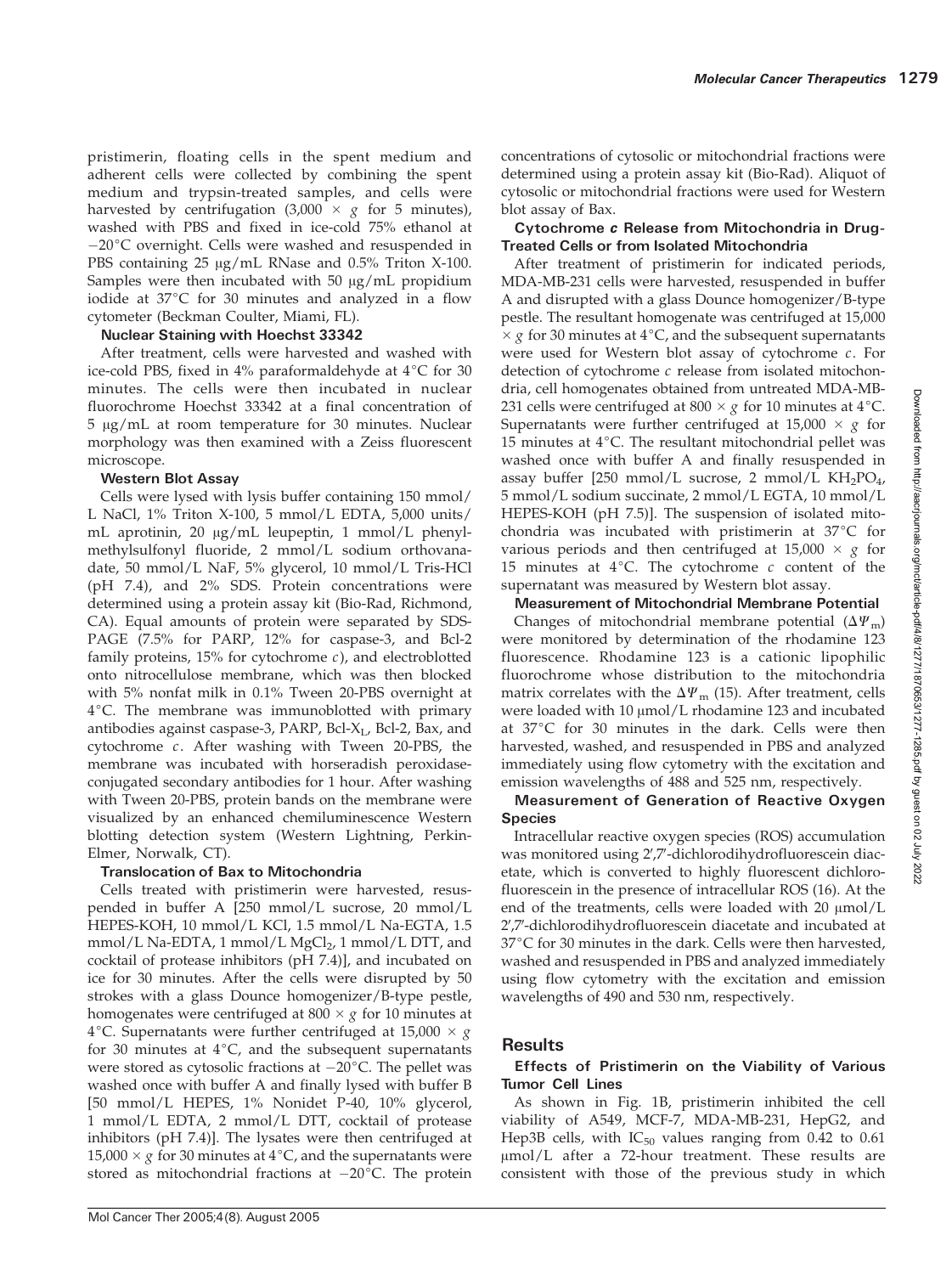pristimerin displayed broad-spectrum inhibition of nine human tumor cell lines (8). The effects of pristimerin on cell viability occurred very rapidly. After a 6-hour treatment, 1 and 3  $\mu$ mol/L of pristimerin decreased cell viability in MDA-MB-231 cells by 38% and 81%, respectively (Fig. 1C).

To examine the selectivity of pristimerin toward tumor cells, we assessed the effect of pristimerin in a nontumorigenic human mammary epithelial cell line MCF-10A. As shown in Fig. 1D, MCF-10A cells exhibited two to three times higher resistance to pristimerin than MDA-MB-231 cells, especially at early time points (24 hours). This result suggests that pristimerin may have potential selectivity toward tumor cells.

Pristimerin Induces Apoptosis in MDA-MB-231 Cells

We next focused on MDA-MB-231 cells, which are p53 mutant and highly metastatic breast cancer cells, to investigate whether pristimerin decreases cell viability through the induction of apoptosis. As shown in Fig. 2A, pristimerin concentration- and time-dependently induced an increase in the proportion of  $sub-G_1$  population, suggesting that the cells underwent DNA fragmentation which is a biochemical hallmark of apoptosis. Moreover, pristimerin-treated cells displayed typical morphologic features of apoptotic cells, with shrinkage and apoptotic bodies as well as fragmented nuclei visualized by fluorescence microscopy after DNA staining with Hoechst 33342 (Fig. 2B). Taken together, these results suggest that pristimerin is able to induce apoptosis in MDA-MB-231 cells.

Pristimerin-Induced Apoptosis Is Caspase-Dependent

To investigate whether pristimerin-induced apoptosis is mediated by caspases, the proteolytic activation of caspase-3, which plays a central role in the caspase cascade, was examined. As shown in Fig. 2C, pristimerin (1 and  $3 \mu mol/L$ ) induced cleavage of procaspase- $3$  to the active form (p20/p17) in a time- and concentration-dependent manner. The cleavage products were detectable as early as 6 hours after cells exposure to pristimerin. The activation of caspase-3 is further confirmed by detecting the degradation of PARP, which is a DNA repair enzyme and undergo cleavage by caspase-3 during apoptosis. In pristimerintreated cells  $(3 \mu \text{mol/L})$ , the cleavage of PARP occurred at 6 hours and was completed at 12 hours. To address the significance of caspase activation in pristimerin-induced apoptosis, we used a broad-range caspase inhibitor,





Figure 2. Induction of apoptosis by pristimerin in MDA-MB-231 cells. A, MDA-MB-231 cells were treated with different concentrations of pristimerin for the indicated periods. The harvested cells were fixed and stained with propidium iodide, followed by flow cytometric analysis. The percentages of cells with hypodiploid DNA content (sub-G<sub>1</sub>) represent fractions undergoing apoptotic DNA fragmentation. *Columns*, mean; bars,  $\pm$  SE (n = 3-4). **B**, to observe the chromatin condensation, cells were treated with DMSO (control) or pristimerin (3 µmol/L) for 12 h. The harvested cells were fixed and stained with Hoechst 33342, and then the nuclear morphology was examined with a fluorescent microscope. C, pristimerin induces caspase-3 activation and PARP cleavage. MDA-MB-231 cells were treated with pristimerin (1 or 3 µmol/L) for the indicated periods. Immunoblotting analysis was done to detect the processing of procaspase-3 to the p20/p17 cleavage products and the processing of PARP (116 kDa) to the 85 kDa fragment. Results are representative of three independent experiments.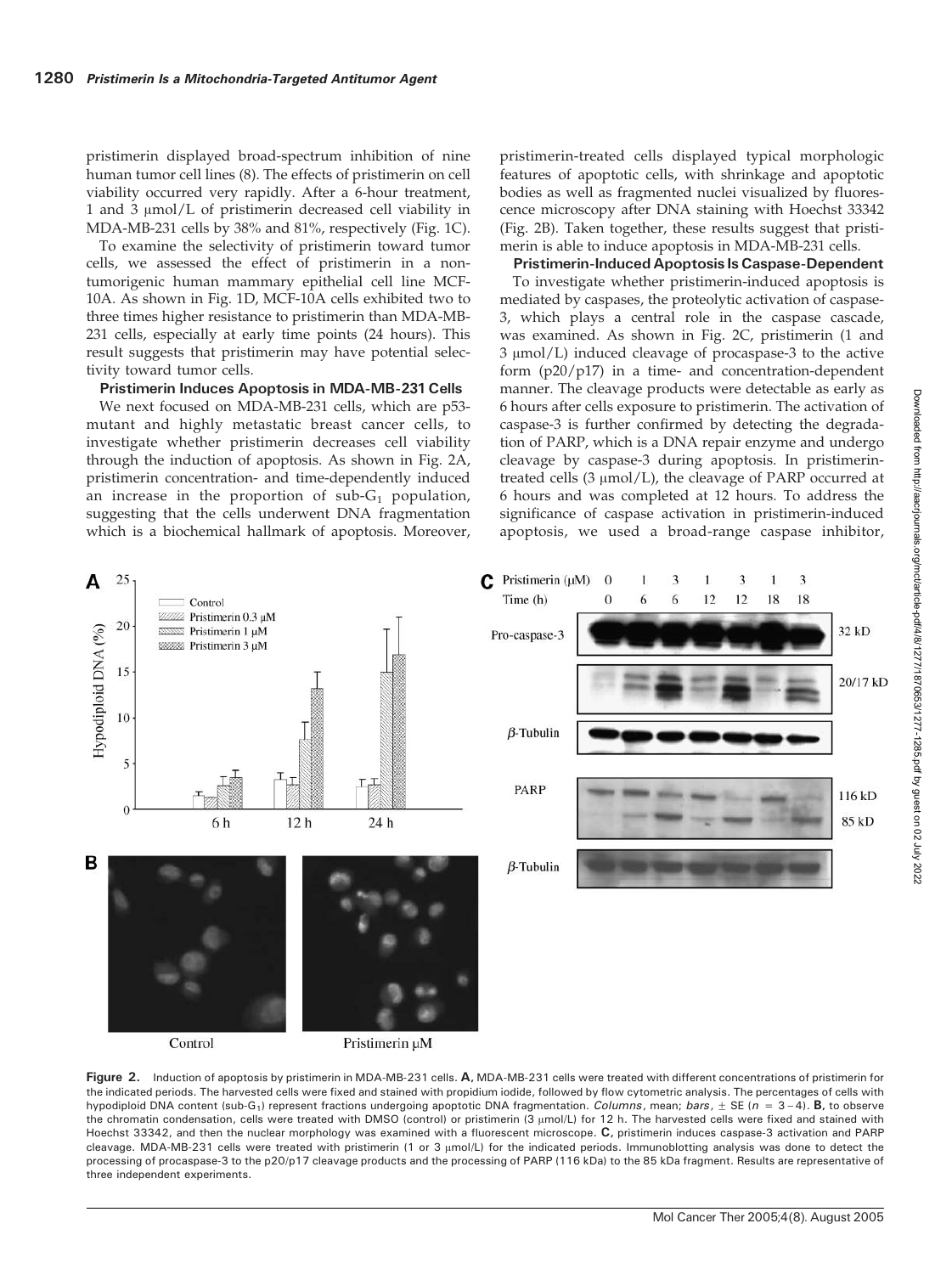z-VAD-fmk. As shown in Fig. 3, pretreatment of cells with  $z$ -VAD-fmk (50  $\mu$ mol/L) almost completely prevented pristimerin-induced apoptosis as measured by the appearance of sub- $G_1$  peak (Fig. 3A) and Hoechst staining (Fig. 3B); in addition, the cleavage of PARP was also totally inhibited (Fig. 3C), indicating that caspase activity had been abolished. These results suggest that activation of caspase cascade is essential for pristimerin-induced apoptosis in MDA-MB-231 cells.

## Pristimerin Induces Cytochrome c Release in MDA-MB-231Cells

A key step in intrinsic apoptotic pathway is the release of cytochrome c from mitochondria to activate Apaf-1, thus turns on the caspase cascade. When MDA-MB-231 cells were treated with pristimerin, cytochrome  $c$  was detectable in the cytosolic fractions as early as 0.5 hours after treatment and peaked at 3 hours (Fig. 4A), thereafter, cytochrome c levels remained elevated up to 18 hours (data not shown). Pretreatment of cells with either z-VAD-fmk  $(50 \mu \text{mol/L})$  or the permeability transition pore inhibitor cyclosporin A  $(1 \mu mol/L)$  had only little effect on the release of cytochrome  $c$  caused by pristimerin (Fig. 4B). Furthermore, cyclosporin A did not prevent pristimerininduced apoptosis in MDA-MB-231 cells (data not shown).

#### Effect of Pristimerin on the Mitochondrial Membrane **Potential**

The release of cytochrome  $c$  from mitochondria is usually preceded or accompanied with a reduction in the  $\Delta \Psi_{\rm m}$ . To address whether pristimerin-induced cytochrome  $c$  release is associated with the change of  $\Delta \Psi_{\text{m}}$ , MDA-MB-231 cells were treated with pristimerin and were stained with rhodamine 123 to assess the  $\Delta \Psi_{\text{m}}$ . Treatment of MDA-MB-231 cells with pristimerin for up to 1 hour did not produce any significant drop in the  $\Delta \Psi_{\text{m}}$ . A slight decrease of  $\Delta \Psi_{\rm m}$  became detectable only after 3 hours of treatment and a remarkable loss of  $\Delta \Psi_{\rm m}$  was observed after 6 hours of treatment. Neither z-VAD-fmk nor cyclosporin A markedly affected the change of  $\Delta \Psi_{\rm m}$  caused by pristimerin (Fig. 4C).

## Effect of Pristimerin on ROS Generation

It has been reported that the production of ROS is involved in the induction of apoptosis by various cytotoxic agents (17). To determine whether oxidative stress was associated with pristimerin-induced apoptosis, we examined the intracellular generation of ROS by using 2',7'-dichlorodihydrofluorescein diacetate fluorescence. Treatment of MDA-MB-231 cells with pristimerin for up to 6 hours (Fig. 4D) or 12 hours (data not shown) did not produce any significant increases in the generation of ROS. Furthermore, pretreatment of cells with an antioxidant N-acetylcysteine did not prevent pristimerin-induced cytochrome  $c$  release (data not shown). These results indicate that ROS production was not directly associated with pristimerin-induced apoptosis in MDA-MB-231 cells.

# Effect of Pristimerin on Antiapoptotic Proteins and Proapoptotic Proteins

Because of the important role of Bcl-2 family proteins in the regulation of apoptosis, we examined the effects of



Pristimerin– z-VAD-fmk

Figure 3. Inhibition of pristimerin-induced apoptosis by the caspase inhibitor z-VAD-fmk. MDA-MB-231 cells pretreated with or without z-VAD-fmk (50 µmol/L, 1 h) were further incubated with DMSO (control) or pristimerin (3  $\mu$ mol/L) for another 12 h. A, apoptosis was assessed by sub-G<sub>1</sub> DNA contents; *columns*, mean; *bars*,  $\pm$  SE (n = 3); \*\*, P < 0.01; \*\*\*,  $P$  < 0.001 as compared with the respective controls. **B**, apoptosis assessed by Hoechst 33342 staining. C, cleavage of PARP was examined by immunoblotting analysis.

pristimerin on the expression of antiapoptotic proteins (Bcl-2 and Bcl- $X_L$ ) and the proapoptotic proteins (Bax) in MDA-MB-231 cells. As shown in Fig. 5A, pristimerin did not significantly affect the expression levels of Bcl-2 family proteins during apoptosis. We next examined if pristimerin induced translocation of Bax to mitochondria. As shown in Fig. 5B, after treatment of MDA-MB-231 cells with pristimerin for up to 6 hours, we did not observe a significant change of Bax levels in both cytosolic fractions and mitochondrial fractions. This indicates that Bax did not translocate to mitochondria during pristimerin-induced cytochrome c release.

To examine the effect of Bcl-2 overexpression on pristimerin-induced apoptosis, MDA-MB-231 cells overexpressing Bcl-2 (Fig. 5C, top) were exposed with pristimerin. Figure 5C (bottom) shows that Bcl-2 overexpression failed to prevent apoptotic cell death caused by pristimerin.

# Pristimerin Induces Cytochrome c Release from Isolated Mitochondria

To examine whether pristimerin had a direct effect on mitochondria, we incubated pristimerin with isolated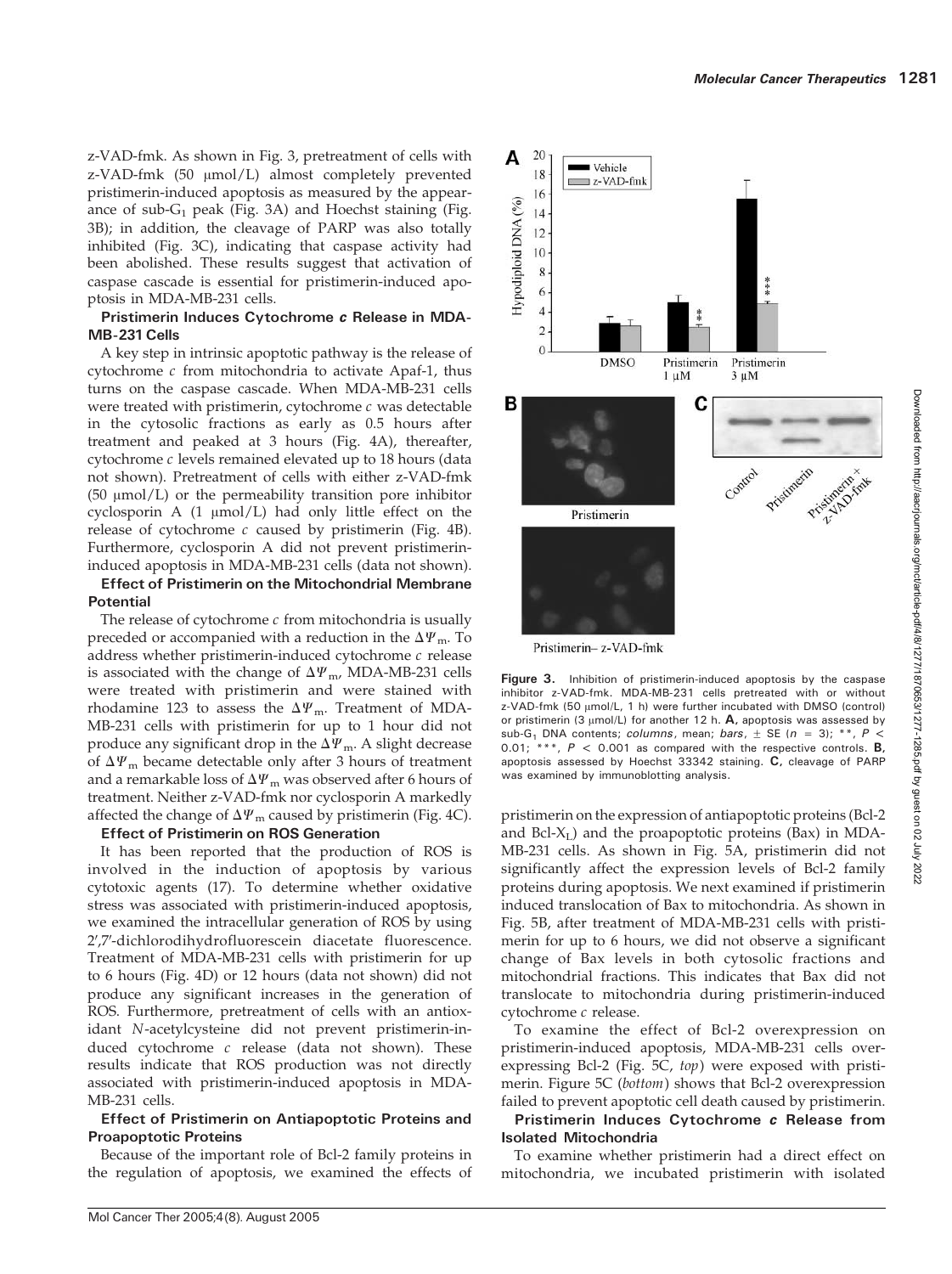

Figure 4. Effects of pristimerin on mitochondrial cytochrome c release, mitochondrial membrane potential and ROS formation. A, time course of pristimerin-induced cytochrome c release in intact cells. MDA-MB-231 cells were treated with pristimerin (3 µmol/L) for the indicated periods and cytochrome c in the cytosolic fraction was detected by immunoblotting analysis. B, effects of z-VAD-fmk and cyclosporin A on pristimerin-induced cytochrome c release. MDA-MB-231 cells were treated with pristimerin (3 μmol/L) for 3 h in the presence of z-VAD-fmk (50 μmol/L) or cyclosporin A (1 μmol/L) and then cytochrome  $c$  in the cytosolic fraction was detected.  $C$ , effect of pristimerin on mitochondrial membrane potential. MDA-MB-231 cells were treated with pristimerin (3 µmol/L) for the indicated periods in the absence or presence of z-VAD-fmk (50 µmol/L) or cyclosporin A (1 µmol/L). Cells were then harvested, stained with rhodamine 123 to determine mitochondrial membrane potential and analyzed by flow cytometry. Results are representative of three independent experiments. D, effect of pristimerin on the generation of ROS. MDA-MB-231 cells were treated with pristimerin (3 µmol/L) for the indicated periods. Cells were then harvested, stained with 2',7'-dichlorodihydrofluorescein diacetate to determine ROS generation and analyzed by flow cytometry. Results are representative of two to three independent experiments.

mitochondrial fractions from MDA-MB-231 cells. As shown in Fig. 6A, pristimerin induced cytochrome c release in a time-dependent manner, which was consistent with the results obtained in the intact cells. Similar results were also observed in pristimerin-treated mitochondria that were isolated from MCF-7 cells (Fig. 6B). These results suggest that pristimerin can trigger cytochrome  $c$  release through a direct effect on mitochondria.

# **Discussion**

In the present and previous work, we have shown that pristimerin, a triterpenoid compound from plants, is a potent and broad-spectrum antitumor agent, with activity against a wide range of different human cancers. In contrast, the nontumorigenic human mammary epithelial

cell line MCF-10A is less sensitive to pristimerin, although significant cytotoxicity is also detectable after prolonged treatment. These results imply that pristimerin may have therapeutic potential in cancer patients if the lower doses can be achieved clinically. Besides, there is no correlation between cell sensitivity to pristimerin and  $p53$  status, because the  $IC_{50}$  values of pristimerin for Hep3B cells and MDA-MB-231 cells, which carry mutant p53 are similar to those for HepG2 cells and MCF-7 cells, which have wild-type p53 (18, 19). We also showed that pristimerin induced rapid apoptosis in MDA-MB-231 breast cancer cells as judged by cell morphology, chromatin condensation, and DNA fragmentation. Pristimerin activated caspase-3, the major effector caspase, and was followed by the cleavage of PARP. Inhibition of caspase activation by z-VAD-fmk prevented pristimerin-induced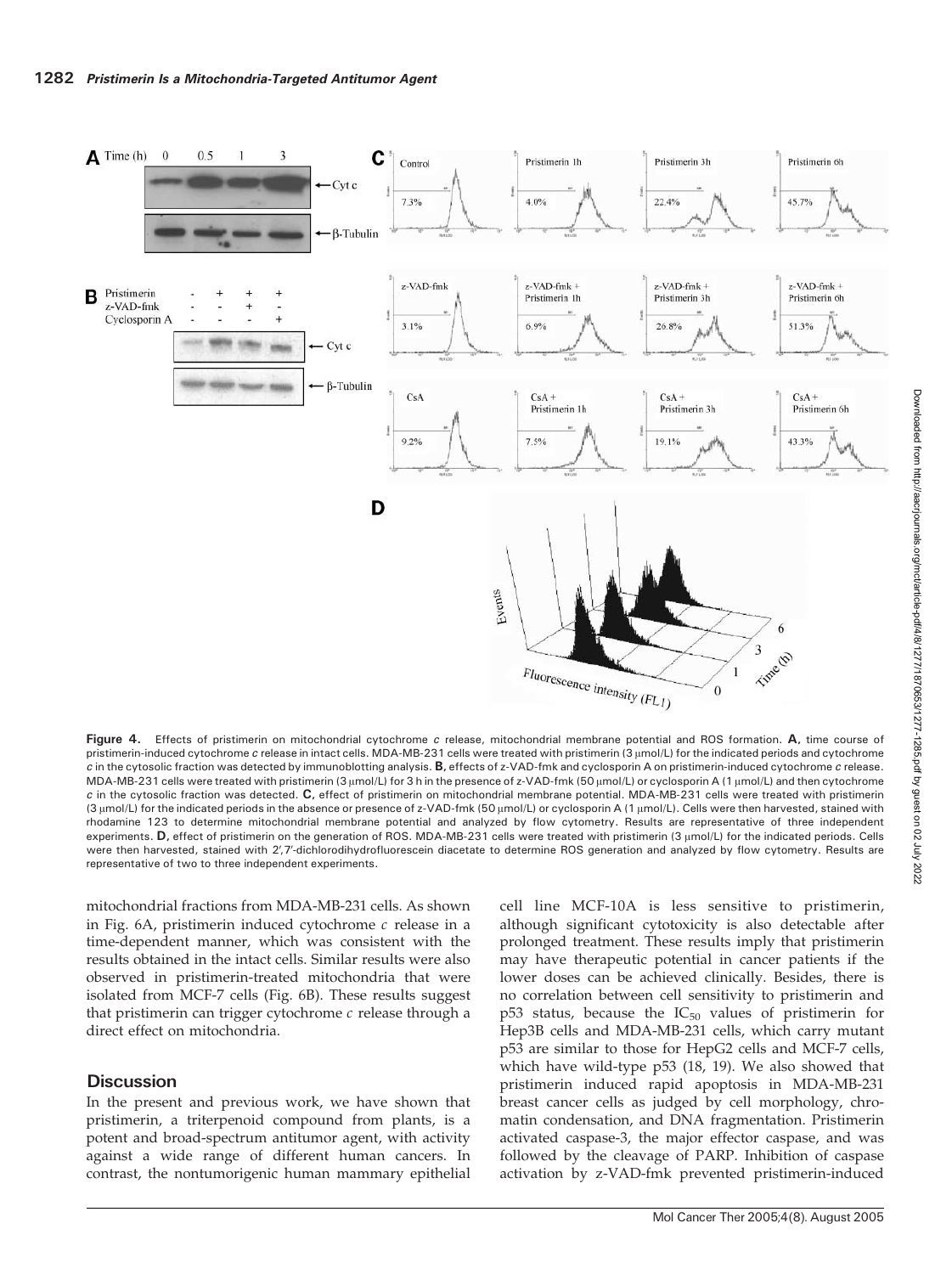

Figure 5. A, effect of pristimerin on the levels of Bcl-2 family proteins. MDA-MB-231 cells were treated with pristimerin (1 and 3  $\mu$ mol/L) for the indicated periods. Bcl-2, Bcl-X<sub>L</sub>, and Bax in the cell lysates were detected by immunoblotting assay. B, effect of pristimerin on Bax translocation to mitochondria. MDA-MB-231 cells were treated with pristimerin (3 umol/L) for the indicated periods. Bax in cytosolic fractions and mitochondrial fractions were detected by immunoblotting assay. Results are representative of two to three independent experiments. C, effect of Bcl-2 overexpression on pristimerin-induced apoptosis. Western blots demonstrating the expression level of Bcl-2 protein in MDA-MB-231 transfected with vector control or Bcl-2 (top). MDA-MB-231 cells overexpressing Bcl-2 were treated with DMSO (control) or pristimerin (3 µmol/L) for 12 h (bottom). Apoptosis was assessed by sub-G<sub>1</sub> DNA contents. *Columns*, mean; bars,  $\pm$  SE (n = 2).

apoptosis. Taken together, these results suggest that pristimerin is able to decrease the viability of MDA-MB-231 cells through induction of caspase-dependent apoptosis.

Mitochondria have been shown to play a central role in the apoptotic process, because both the intrinsic pathway and the extrinsic pathway can converge at the mitochondrial level and trigger mitochondrial membrane permeabilization (20, 21). After apoptotic-stimulated mitochondrial membrane permeabilization, cytochrome  $c$  and other proapoptotic proteins, such as apoptosis-inducing factor, SMAC/Diablo and EndoG release into the cytosol. Released cytochrome c subsequently triggers the activation of caspases, substrate cleavage, and cell death. In the present study, MDA-MB-231 cells treated with pristimerin showed rapid cytochrome c release from mitochondria, indicating induction of mitochondrial membrane permeabilization. Our data suggest that pristimerin acts by triggering the intrinsic apoptosis pathway rather than the extrinsic pathway. First, pristimerin triggered a rapid release of cytochrome c from mitochondria within 0.5 hours, which preceded the activation of caspase-3 and the cleavage of PARP. Second, z-VAD-fmk did not significantly inhibit pristimerin-induced cytochrome  $c$  release indicating that the mitochondrial effect of pristimerin is not caspase-dependent. Because cytochrome c release in death receptor–mediated apoptosis is secondary to caspase activation (22), these results suggest that the extrinsic apoptotic pathway is probably not involved in pristimerin-induced apoptosis in MDA-MB-231 cells.

Although the precise mechanism that mediates the release of cytochrome  $c$  from the mitochondria during apoptosis is unclear, a high-conductance channel called the permeability transition pore has been suggested to play an important role, because cytochrome  $c$  release is usually preceded or accompanied by a drop in  $\Delta\Psi_{\rm m}$  (23, 24). The permeability transition pore is thought to consist of the voltage-dependent anion channel, localized to the outer mitochondrial membrane, the adenine nucleotide



Figure 6. Pristimerin induces cytochrome c release from isolated mitochondria. Mitochondrial fractions were isolated from (A) MDA-MB-231 cells or (B) MCF-7 cells and then incubated with DMSO or pristimerin (3 µmol/L) for the indicated periods. Mitochondria were then pelleted by centrifugation, and cytochrome  $c$  in the resulting supernatants was detected by immunoblotting analysis. Results are representative of two to three independent experiments.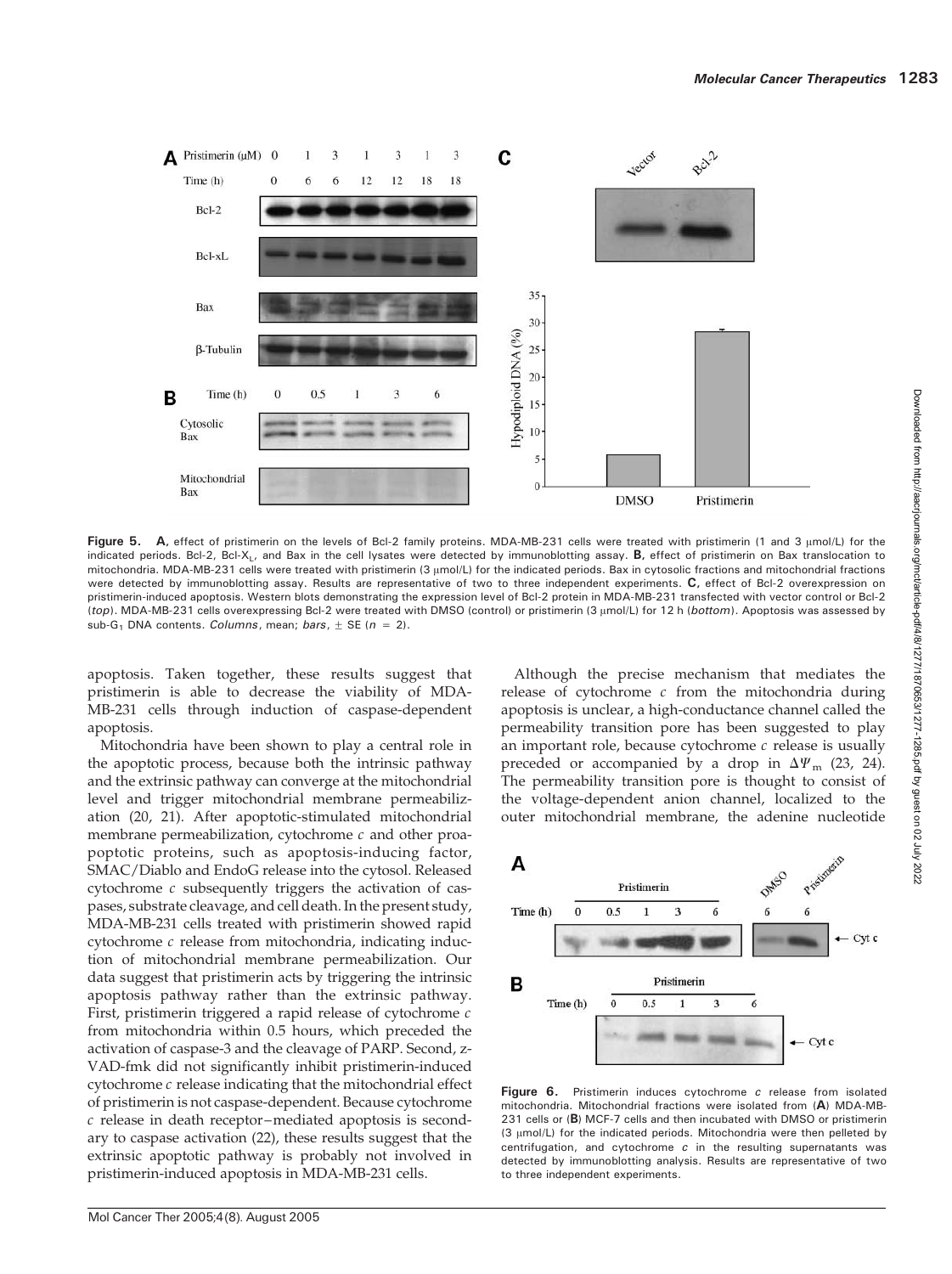translocase in the inner mitochondrial membrane, the mitochondrial benzodiazepine receptor, and cyclophilin D. As the permeability transition pore opens, small molecular weight solutes and water enter, leading to a rapid loss in  $\Delta \Psi_{\text{m}}$ , mitochondrial matrix swelling and rupturing of the outer mitochondrial membrane. Subsequently, cytochrome c and other proapoptotic factors release into the cytosol. However, there are also data indicating that in some cases, the release of cytochrome  $c$ during apoptosis can occur before any drop in  $\Delta \Psi_{\text{m}}$ , suggesting that the permeability transition pore is not involved (25, 26). For example, it has been shown that the proapoptotic proteins Bid and Bax cause cytochrome c release through outer mitochondrial membrane, but preserve  $\Delta \Psi_{\rm m}$  and the integrity of inner mitochondrial membrane (27, 28). In the present study, cytochrome  $c$  is first observed in the cytosol after 0.5 hours treatment of MDA-MB-231 cells with pristimerin, which is 2.5 hours prior to any detectable drop in  $\Delta \Psi_{\rm m}$ . This finding suggests that the inner mitochondrial membrane is intact even after pristimerin-induced cytochrome  $c$  release. Although further treatment with pristimerin for up to 6 hours led to large loss of  $\Delta \Psi_{\rm m}$ , this may be a consequence of sustained cytochrome c loss, because cytochrome c depletion can impair the generation of  $\Delta \Psi_{\text{m}}$  (29). Moreover, the permeability transition pore inhibitor cyclosporin A only slightly affected pristimerin-induced cytochrome  $c$  release and did not prevent pristimerin-induced apoptosis. These results indicate that pristimerin is able to trigger mitochondrial cytochrome c release and subsequent apoptosis through a permeability transition pore opening–independent mechanism.

Bcl-2, Bcl- $X_L$ , and Bax have been implicated as major regulators in the control of mitochondrial cytochrome c release (30, 31). Bcl-2 and Bcl-XL bind to the outer membrane of mitochondria and block cytochrome c efflux. In contrast, upon apoptosis induction, Bax translocates from the cytosol to the mitochondria where it enhances cytochrome  $c$  release through the outer membrane of mitochondria. Many anticancer agents or apoptotic stimuli can trigger cytochrome  $c$  release through either down-regulation of Bcl-2/Bcl-X<sub>L</sub> and/or up-regulation of Bax. However, we show here that pristimerin neither significantly altered the protein level of these three Bcl-2 family members nor induced Bax translocation. Moreover, Bcl-2 overexpression fails to prevent pristimerininduced apoptosis. Therefore, pristimerin can induce apoptotic cell death irrespective of Bcl-2 family protein levels and does not require translocation of Bax to the mitochondria.

Pristimerin failed to alter Bcl-2 family protein levels and did not enhance the generation of ROS, which is another important factor for induction of mitochondrial membrane permeabilization during apoptosis in MDA-MB-231. Moreover, z-VAD-fmk failed to prevent pristimerin-induced mitochondrial dysfunctions, indicating that these effects are independent on caspases. We therefore asked whether pristimerin has a direct effect on mitochondria. Indeed, in a

cell-free system, pristimerin is also able to induce cytochrome c release from isolated mitochondrial fractions. This result clearly indicates that pristimerin can induce mitochondrial membrane permeabilization by a direct action on mitochondria. A number of cytotoxic agents have been reported to have such an effect, including BH3 mimetics (BaxBH3-domain-derived peptides, chelerythrine), adenine nucleotide translocase ligands (MT-21), benzodiazepine receptor ligands (PK11195, Ro5-4864), cationic ampholytes (FTY720), and steroid analogues (betulinic acid, avicins; refs. 32–39). Agents acting directly on mitochondria have been regarded as promising anticancer drugs. Because mitochondrial membrane permeabilization is the ''point of no return'' in the apoptotic pathway, the mitochondria-targeted agents might be able to overcome resistance to apoptosis because of mutations in premitochondrial signal-transducing machinery, such as p53 and PTEN (40, 41). In contrast to pristimerin, most, if not all, agents acting directly on mitochondria trigger mitochondrial membrane permeabilization preceded or accompanied by a drop in  $\Delta \Psi_{\rm m}$ , and pretreatment of the permeability transition pore inhibitor cyclosporin A or bongkrekic acid prevents mitochondrial dysfunctions and apoptosis caused by these agents. Therefore, pristimerin seems to exert effects on mitochondria by a novel manner which is distinct from other mitochondria-targeted agents. Although the precise molecular target for pristimerin in mitochondria remains unidentified, the steroid-like core structure of pristimerin may be critical for its mitochondrial effects. Agents possessing a steroid-like core have the potential to insert into biological membranes, leading to perturbations in the lipid composition of these membranes and alterations in the membrane permeability. The diverse structural characteristics of steroid-like agents allow them to act on biological membranes with different affinity. It has been reported that digitonin, a triterpenoid sponin, preferentially partitions into cholesterol-rich outer mitochondrial membranes but not in inner mitochondrial membranes (42, 43), and leads to permeability transition pore–independent cytochrome  $c$  release from mitochondria (44). In contrast, the triterpenoids betulinic acid and 2-cyano-3,12-dioxoolean-1,9-dien-28-oic acid disrupt the inner mitochondrial membrane, as evidenced by the collapse in  $\Delta \Psi_{\rm m}$  (38, 45). It is unclear whether the absence of a carboxyl group in pristimerin or digitonin makes the difference. Nevertheless, pristimerin probably exerts a digitonin-like effect on mitochondria, and further study of this issue is needed.

In conclusion, pristimerin represents a novel mitochondria-targeted compound which is able to induce caspasedependent apoptosis in human cancer cells irrespective of p53 status and Bcl-2 levels. Based on these results, we suggest that pristimerin may be a candidate for further evaluation as a chemotherapeutic agent for human cancer.

#### Acknowledgments

We thank Professor C.M. Teng (Pharmacological Institute, National Taiwan University, Taiwan) for providing pUSE-Bcl-2 plasmid.